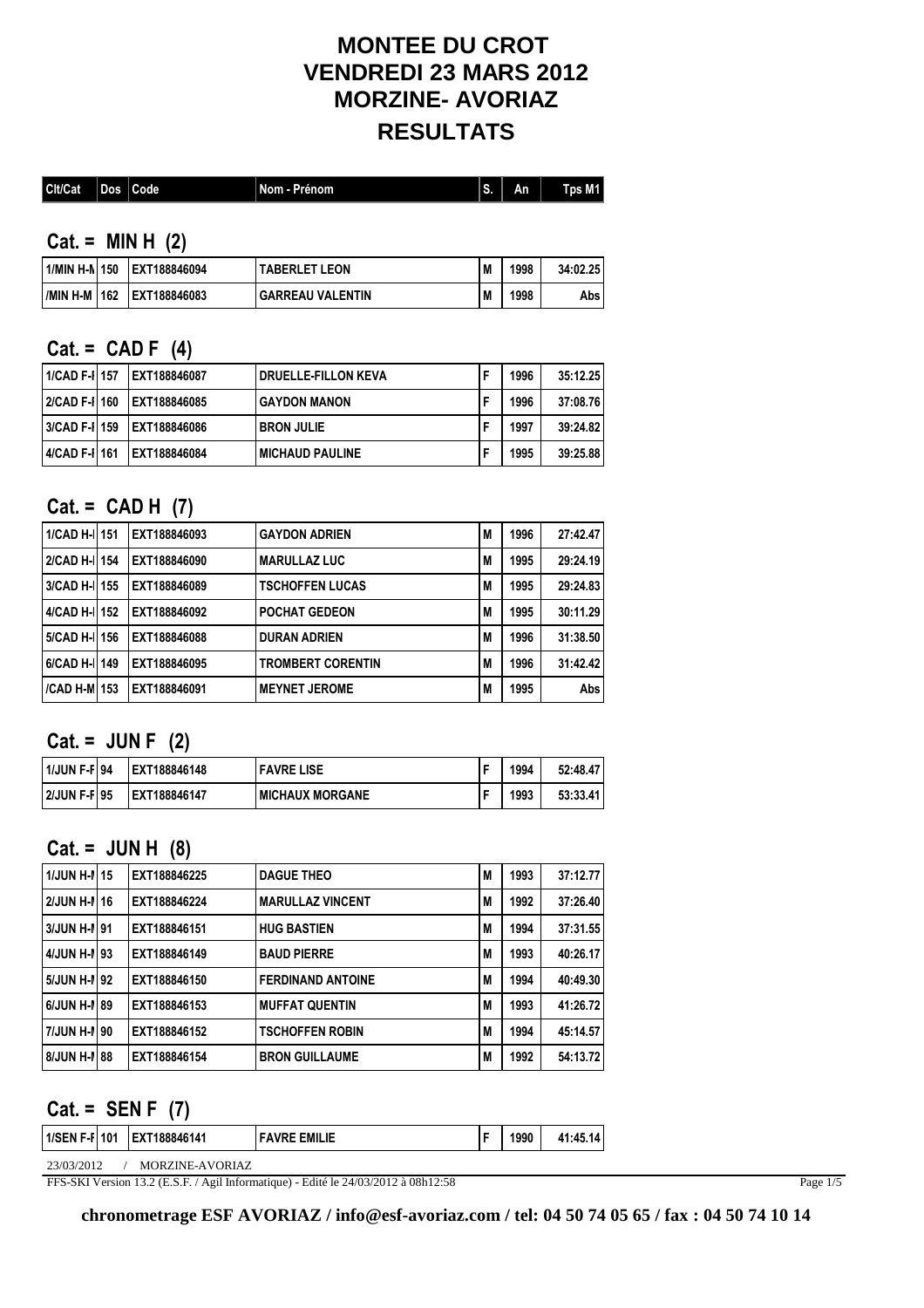| Cit/Cat       | Dos Code     | Nom - Prénom               | IS. | An   | Tps M1     |
|---------------|--------------|----------------------------|-----|------|------------|
| 2/SEN F-F 100 | EXT188846142 | <b>FOUQUE MANON</b>        | F   | 1988 | 43:51.02   |
| 3/SEN F-I 99  | EXT188846143 | <b>GROS CELINE</b>         | F   | 1983 | 50:02.09   |
| 4/SEN F-F 98  | EXT188846144 | <b>PREMAT MARIE-JEANNE</b> | F   | 1978 | 52:05.66   |
| 5/SEN F-I 96  | EXT188846146 | <b>DEHOUCK MATHILDE</b>    | F   | 1989 | 52:33.08   |
| 6/SEN F-F 102 | EXT188846140 | <b>BALAVOINE CLAIRE</b>    | F   | 1984 | 52:37.07   |
| 7/SEN F-F 97  | EXT188846145 | <b>RICHARD SEVERINE</b>    | F   | 1978 | 1h00:22.15 |

## **Cat. = SEN H (47)**

| 1/SEN H-II1        | EXT188846239 | <b>BLANC DIDIER</b>          | М | 1984 | 32:58.23 |
|--------------------|--------------|------------------------------|---|------|----------|
| 2/SEN H-I 2        | EXT188846238 | PICCOT ADRIEN                | M | 1986 | 33:21.79 |
| 3/SEN H-I 4        | EXT188846236 | <b>MUDRY DIDIER</b>          | М | 1983 | 33:24.15 |
| 4/SEN H-I 3        | EXT188846237 | TAGAND FABIEN                | М | 1982 | 33:27.43 |
| 5/SEN H-II 9       | EXT188846231 | GILLET ALAIN                 | M | 1980 | 34:26.70 |
| $6/SEM$ H-I $5$    | EXT188846235 | <b>GACHET JEREMIE</b>        | M | 1978 | 34:33.38 |
| 7/SEN H-I 12       | EXT188846228 | <b>BALTASSAT MARTIN</b>      | М | 1989 | 35:26.20 |
| 8/SEN H-I 13       | EXT188846227 | TAMANINI MARC                | М | 1986 | 35:33.75 |
| 9/SEN H-I 19       | EXT945649589 | GRENAT RAPHAEL               | M | 1980 | 35:51.40 |
| 10/SEN H 8         | EXT188846232 | <b>HIRSCH IDRIS</b>          | М | 1991 | 35:55.45 |
| 11/SEN H 21        | EXT188846220 | <b>MICHEL MANUEL</b>         | М | 1974 | 36:28.32 |
| 12/SEN H 45        | EXT188846197 | <b>BENAND YOANN</b>          | M | 1991 | 37:01.61 |
| 13/SEN H   17      | EXT188846223 | <b>BAUD MARTIAL</b>          | М | 1982 | 37:17.66 |
| 14/SEN H147        | EXT188846195 | <b>AZZOLIN FREDERIC</b>      | М | 1973 | 37:27.34 |
| <b>15/SEN H 37</b> | EXT188846205 | <b>DUCRET SYLVAIN</b>        | М | 1983 | 37:44.32 |
| 16/SEN H 14        | EXT188846226 | <b>PERNET GERMAIN</b>        | М | 1991 | 38:39.43 |
| 17/SEN H 40        | EXT188846202 | <b>DEPERRAZ STEPHANE</b>     | М | 1977 | 38:55.22 |
|                    | EXT188846214 | <b>MULLER MICHAEL</b>        | М | 1991 | 38:58.26 |
| 19/SEN H   43      | EXT188846199 | <b>BUFFET SYLVAIN</b>        | M | 1977 | 39:11.51 |
| 20/SEN H   50      | EXT188846192 | <b>LORET JEREMY</b>          | М | 1990 | 39:17.71 |
| 21/SEN H 30        | EXT188846212 | VUATTOUX SYLVAIN             | М | 1990 | 39:31.87 |
| 22/SEN H 29        | EXT188846213 | <b>GAYDON CEDRIC</b>         | М | 1991 | 39:57.19 |
| 23/SEN H   34      | EXT188846208 | <b>PELLIER CUIT PHILIPPE</b> | М | 1974 | 40:59.39 |
| 24/SEN H 32        | EXT188846210 | VAUTHAY BERTRAND             | М | 1973 | 41:02.91 |
| 25/SEN H   26      | EXT188846215 | <b>MICHAUD OLIVIER</b>       | M | 1973 | 41:13.58 |
| 26/SEN H 35        | EXT188846207 | <b>MARULLAZ OLIVIER</b>      | М | 1989 | 41:25.87 |
| 27/SEN H 23        | EXT188846218 | <b>DUCRET SEBASTIEN</b>      | М | 1981 | 42:07.96 |
| 28/SEN H 36        | EXT188846206 | <b>BESSON RICHARD</b>        | М | 1973 | 42:14.60 |
| 29/SEN H 18        | EXT188846222 | <b>MOTTIEZ GUILLAUME</b>     | M | 1985 | 42:40.78 |
| 30/SEN H 33        | EXT188846209 | <b>RICHARD FABRICE</b>       | M | 1979 | 43:05.74 |
| 31/SEN H 22        | EXT188846219 | <b>GAILLARD FABRICE</b>      | M | 1973 | 43:28.90 |
| 32/SEN H 25        | EXT188846216 | <b>BAUD ROMAIN</b>           | M | 1989 | 43:32.28 |
| 33/SEN H 20        | EXT188846221 | <b>TROMBERT MAXIME</b>       | M | 1991 | 43:47.54 |
| 34/SEN H 42        | EXT188846200 | <b>CARME JEREMY</b>          | M | 1974 | 43:52.65 |

23/03/2012 / MORZINE-AVORIAZ

FFS-SKI Version 13.2 (E.S.F. / Agil Informatique) - Edité le 24/03/2012 à 08h12:58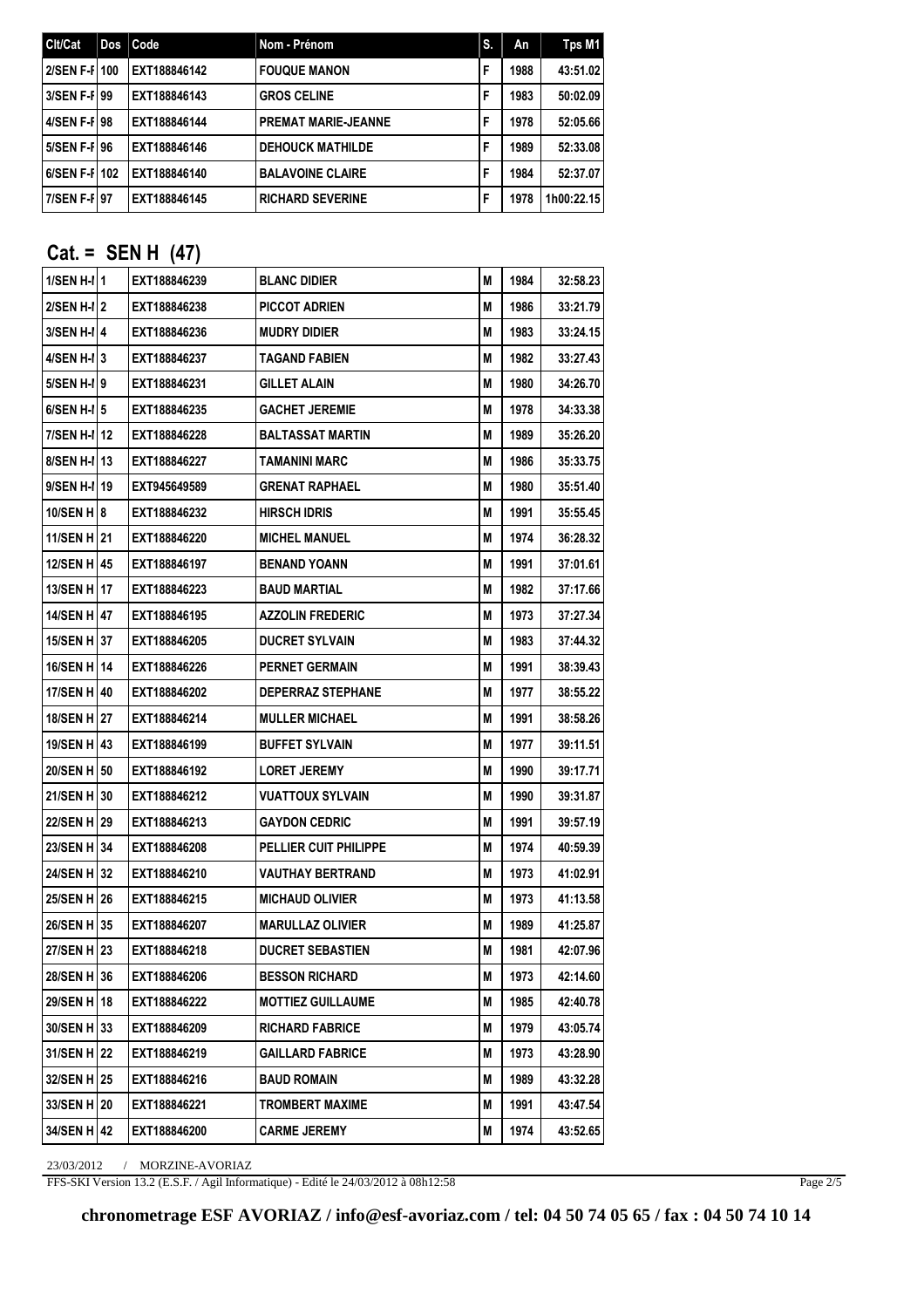| Clt/Cat            | Dos Code     | Nom - Prénom                    | S. | An   | Tps M1     |
|--------------------|--------------|---------------------------------|----|------|------------|
| 35/SEN H131        | EXT188846211 | <b>VITTOZ ROMAIN</b>            | M  | 1986 | 44:23.84   |
| 36/SEN H   44      | EXT188846198 | <b>BLANC DEPOTEX RAPHAEL</b>    | M  | 1976 | 44:30.76   |
| 37/SEN H   49      | EXT188846193 | <b>ANDREOLLE WILLY</b>          | M  | 1987 | 45:07.12   |
| 38/SEN H   53      | EXT188846189 | <b>CHALENCON ANTHONY</b>        | M  | 1990 | 46:24.17   |
| 39/SEN H151        | EXT188846191 | <b>HOUDRY STEPHANE</b>          | M  | 1984 | 47:33.51   |
| 40/SEN H   41      | EXT188846201 | <b>COTTET DUMOULIN JEROME</b>   | M  | 1977 | 48:14.50   |
| 41/SEN H 38        | EXT188846204 | <b>RICHARD CHRISTOPHE</b>       | M  | 1974 | 50:41.15   |
| 42/SEN H   52      | EXT188846190 | <b>DEVILLE DAMIEN</b>           | M  | 1983 | 52:50.61   |
| 43/SEN H 39        | EXT188846203 | <b>CLOPPET UCAS</b>             | M  | 1991 | 55:57.77   |
| 44/SEN H 48        | EXT188846194 | <b>HOSPITAL JULIEN</b>          | M  | 1980 | 1h32:10.98 |
| /SEN H-M16         | EXT188846234 | <b>BLANC PHILIPPE</b>           | M  | 1981 | Abs        |
| <b>/SEN H-M 24</b> | EXT188846217 | <b>REY LUDOVIC</b>              | M  | 1976 | Abs        |
| /SEN H-MI7         | EXT188846233 | <b>VERNAZ PIEMONT SEBASTIEN</b> | M  | 1989 | Abs        |

# **Cat. = VET F (7)**

| 1/VET F-F 104  |     | EXT188846138 | <b>BARDY AGNES</b>          | 1958 | 43:02.53   |
|----------------|-----|--------------|-----------------------------|------|------------|
| 2/VET F-F 105  |     | EXT188846137 | <b>GAYDON SYLVIE</b>        | 1972 | 50:50.92   |
| 3/VET F-F 106  |     | EXT188846136 | <b>MARCHANDISE OLIVIA</b>   | 1971 | 53:55.17   |
| 4/VET F-F 107  |     | EXT188846135 | <b>MARTIN PASCALE</b>       | 1958 | 1h01:14.45 |
| 5/VET F-F 109  |     | EXT188846133 | <b>PREMAT MARIE-CLAUDE</b>  | 1951 | 1h01:18.47 |
| <b>NET F-F</b> | 103 | EXT188846139 | <b>JUILLAGUET CATHERINE</b> | 1962 | Abs I      |
| <b>NET F-F</b> | 108 | EXT188846134 | <b>PAGE MAYA</b>            | 1920 | Abs I      |

# **Cat. = VH 1 (36)**

| 1/VH 1-M     | 10 | EXT188846230 | <b>GAYDON ANTOINE</b>       | M | 1965 | 35:16.21 |
|--------------|----|--------------|-----------------------------|---|------|----------|
| 2/VH 1-M     | 70 | EXT188846172 | <b>MARTIN DAVID</b>         | M | 1970 | 38:11.63 |
| 3/VH 1-M     | 56 | EXT188846186 | <b>GAYDON ALEX</b>          | M | 1967 | 38:11.84 |
| 4/VH 1-M     | 62 | EXT188846180 | <b>BASTARD ALAIN</b>        | M | 1963 | 39:09.67 |
| 5/VH 1-M     | 63 | EXT188846179 | <b>LAPERROUSAZ LAURENT</b>  | M | 1966 | 39:31.71 |
| 6/VH 1-M     | 79 | EXT188846163 | <b>COLLINET PATRICK</b>     | M | 1971 | 40:16.68 |
| 17/VH 1-M    | 54 | EXT188846188 | <b>MOLLI DIDIER</b>         | M | 1970 | 40:19.80 |
| 8/VH 1-M     | 77 | EXT188846165 | <b>DEMOLIS OLIVIER</b>      | M | 1970 | 40:36.11 |
| 9/VH 1-M     | 72 | EXT188846170 | <b>LAUNAY STEPHANE</b>      | M | 1968 | 41:12.11 |
| 10/VH 1-N 71 |    | EXT188846171 | <b>MALLINJOUD PHILIPPE</b>  | М | 1963 | 41:21.50 |
| 11/VH 1-N 60 |    | EXT188846182 | <b>FEUQUIERES BENOIT</b>    | M | 1967 | 41:28.60 |
| 12/VH 1-N 66 |    | EXT188846176 | <b>GARREAU STEPHANE</b>     | M | 1969 | 41:56.74 |
| 13/VH 1-N 81 |    | EXT188846161 | <b>BERTOLINI RICHARD</b>    | M | 1966 | 42:42.47 |
| 14/VH 1-N 84 |    | EXT188846158 | <b>AUGRAS CLAUDE</b>        | M | 1964 | 43:10.91 |
| 15/VH 1-N 83 |    | EXT188846159 | <b>BASTARD JACQUES</b>      | M | 1966 | 43:31.67 |
| 16/VH 1-N 86 |    | EXT188846156 | <b>ALLOIN DIDIER</b>        | M | 1971 | 43:46.44 |
| 17/VH 1-N 80 |    | EXT188846162 | <b>CHOMETY FABRICE</b>      | M | 1968 | 44:28.65 |
| 18/VH 1-N 78 |    | EXT188846164 | <b>DECOUTERRE DOMINIQUE</b> | M | 1965 | 44:47.01 |

23/03/2012 / MORZINE-AVORIAZ

FFS-SKI Version 13.2 (E.S.F. / Agil Informatique) - Edité le 24/03/2012 à 08h12:58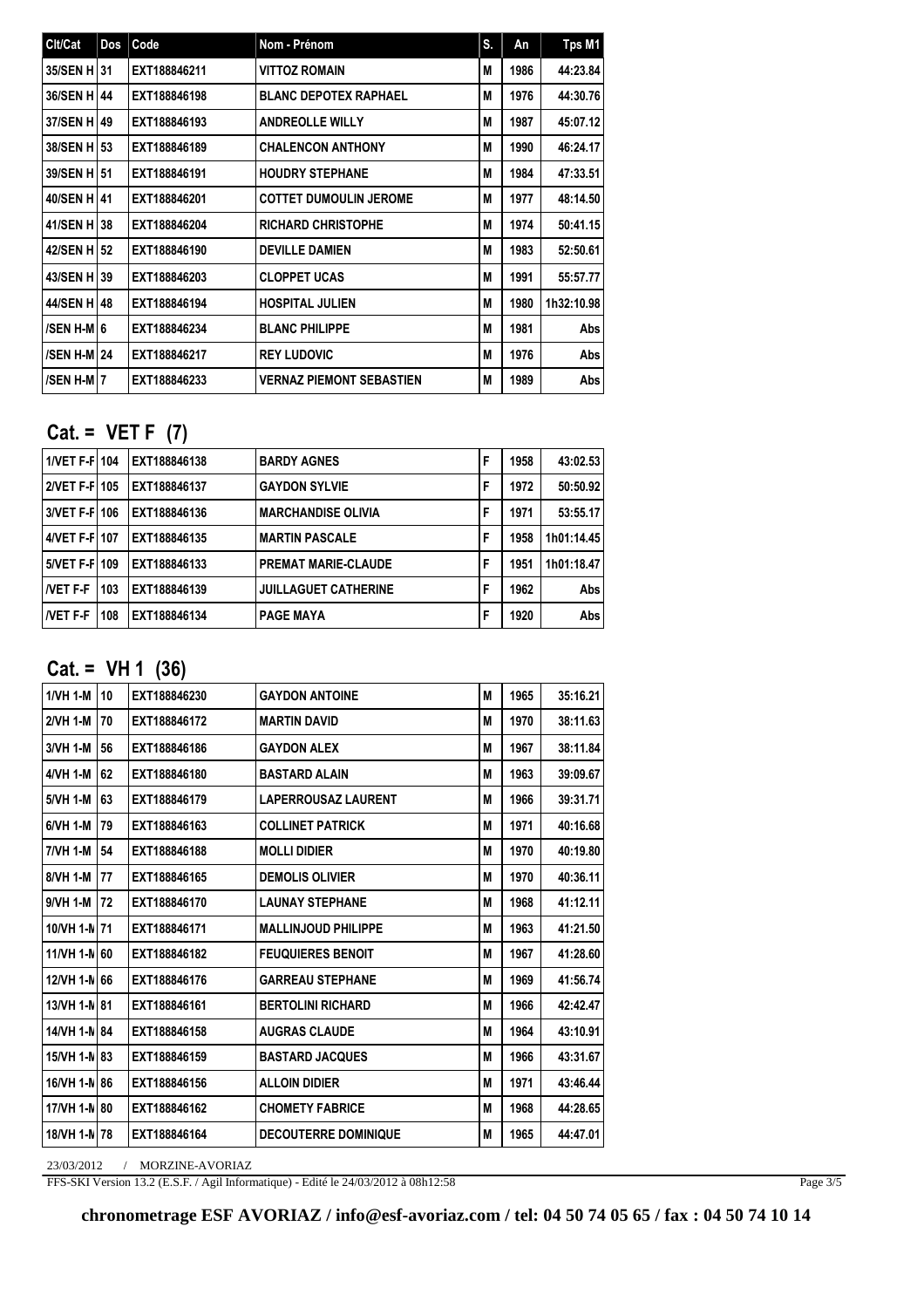| Clt/Cat      | Dos | Code         | Nom - Prénom                  | S. | An   | Tps M1     |
|--------------|-----|--------------|-------------------------------|----|------|------------|
| 19/VH 1-N 68 |     | EXT188846174 | <b>PICCOT HENRI</b>           | M  | 1963 | 45:02.57   |
| 20/VH 1-N 57 |     | EXT188846185 | <b>PREMAT JEROME</b>          | M  | 1966 | 46:05.27   |
| 21/VH 1-N 58 |     | EXT188846184 | <b>PAGE JEAN-FRANCOIS</b>     | M  | 1969 | 46:19.81   |
| 22/VH 1-N 61 |     | EXT188846181 | <b>GROMAIRE STEPHANE</b>      | M  | 1971 | 46:39.73   |
| 23/VH 1-N 76 |     | EXT188846166 | <b>DRAGO BELTRAN FREDERIC</b> | M  | 1972 | 47:15.35   |
| 24/VH 1-N 65 |     | EXT188846177 | <b>LANVERS SERGE</b>          | М  | 1966 | 47:41.15   |
| 25/VH 1-N 74 |     | EXT188846168 | <b>GUEBEY MICHEL</b>          | М  | 1967 | 47:59.44   |
| 26/VH 1-N 75 |     | EXT188846167 | <b>GAYDON JEAN-FRANCOIS</b>   | М  | 1963 | 48:42.78   |
| 27/VH 1-N 85 |     | EXT188846157 | <b>NORTON JULIAN</b>          | M  | 1972 | 49:24.09   |
| 28/VH 1-N 73 |     | EXT188846169 | <b>KOSSONOGOW NICOLAS</b>     | М  | 1968 | 49:25.81   |
| 29/VH 1-N 82 |     | EXT188846160 | <b>BERGER MARCEL</b>          | М  | 1965 | 49:29.29   |
| 30/VH 1-N 55 |     | EXT188846187 | <b>CHARMONT CHARLES</b>       | М  | 1964 | 49:47.32   |
| 31/VH 1-N 69 |     | EXT188846173 | <b>ORSAT LIONEL</b>           | М  | 1967 | 51:36.85   |
| 32/VH 1-N 64 |     | EXT188846178 | <b>COTTINEAU CHRISTOPHE</b>   | М  | 1966 | 56:36.96   |
| 33/VH 1-N 59 |     | EXT188846183 | <b>CLOPPET JEAN-PAUL</b>      | М  | 1966 | 57:54.34   |
| 34/VH 1-N 87 |     | EXT188846155 | <b>LE TRANCHANT EMMANUEL</b>  | М  | 1971 | 1h01:27.04 |
| /VH 1-M      | 67  | EXT188846175 | <b>REY STEPHANE</b>           | М  | 1966 | Abs        |
| /VH 1-M      | 11  | EXT188846229 | <b>BURNET STEPHANE</b>        | М  | 1970 | Abs        |

# **Cat. = VH 2 (22)**

| 1/VH 2-M   111 |     | EXT188846131 | <b>AMOUDRUZ RENE</b>       | M | 1957 | 36:56.22   |
|----------------|-----|--------------|----------------------------|---|------|------------|
| 2/VH 2-M       | 110 | EXT188846132 | <b>MOTTIEZ JEAN-CLAUDE</b> | М | 1960 | 39:04.57   |
| 3/VH 2-M       | 132 | EXT188846111 | <b>BALLY MARC</b>          | M | 1962 | 39:39.44   |
| 4/VH 2-M       | 128 | EXT188846115 | <b>KAWEZINSKI GUY</b>      | M | 1961 | 40:36.91   |
| 5/VH 2-M       | 129 | EXT188846114 | <b>GUESDON JEAN-MARC</b>   | М | 1958 | 41:14.92   |
| 6/VH 2-M       | 114 | EXT188846128 | <b>MOUTON PHILIPPE</b>     | M | 1962 | 41:31.39   |
| 7/VH 2-M       | 121 | EXT188846122 | PERRET-JEANNET DANIEL      | M | 1956 | 42:54.91   |
| 8/VH 2-M       | 113 | EXT188846129 | <b>BIDAL ALAIN</b>         | М | 1959 | 44:25.03   |
| 9/VH 2-M       | 127 | EXT188846116 | <b>MARTIN ERIC</b>         | M | 1961 | 44:34.91   |
| 10/VH 2-N 122  |     | EXT188846121 | <b>TAVERNIER GILBERT</b>   | M | 1958 | 45:02.44   |
| 11/VH 2-N 125  |     | EXT188846118 | <b>ROUILLER PHILIPPE</b>   | M | 1953 | 48:00.10   |
| 12/VH 2-N 131  |     | EXT188846112 | <b>DA MOUTA SERGE</b>      | M | 1962 | 48:31.61   |
| 13/VH 2-N 124  |     | EXT188846119 | <b>MUFFAT FRANCOIS</b>     | M | 1956 | 48:57.14   |
| 14/VH 2-N 126  |     | EXT188846117 | <b>MINOZZI JEAN-PIERRE</b> | M | 1956 | 49:34.49   |
| 15/VH 2-N  123 |     | EXT188846120 | <b>PREMAT GUY</b>          | М | 1955 | 49:49.78   |
| 16/VH 2-N 118  |     | EXT188846125 | <b>ETIENNE PASCAL</b>      | M | 1962 | 52:49.22   |
| 17/VH 2-N 130  |     | EXT188846113 | <b>DEYA EDDY</b>           | M | 1955 | 54:07.08   |
| 18/VH 2-N 119  |     | EXT188846124 | <b>PLACE CHRISTIAN</b>     | M | 1956 | 54:39.54   |
| 19/VH 2-N 117  |     | EXT188846126 | <b>WESSE MARC</b>          | M | 1956 | 1h02:09.95 |
| 20/VH 2-N 116  |     | EXT188846127 | <b>NODARA MICHEL</b>       | M | 1961 | 1h07:58.53 |
| <b>NH 2-M</b>  | 112 | EXT188846130 | <b>CHEVALLAY GILLES</b>    | М | 1962 | Abs        |
| <b>NH 2-M</b>  | 120 | EXT188846123 | <b>MOREL GUY</b>           | M | 1960 | Abs        |

23/03/2012 / MORZINE-AVORIAZ

FFS-SKI Version 13.2 (E.S.F. / Agil Informatique) - Edité le 24/03/2012 à 08h12:58